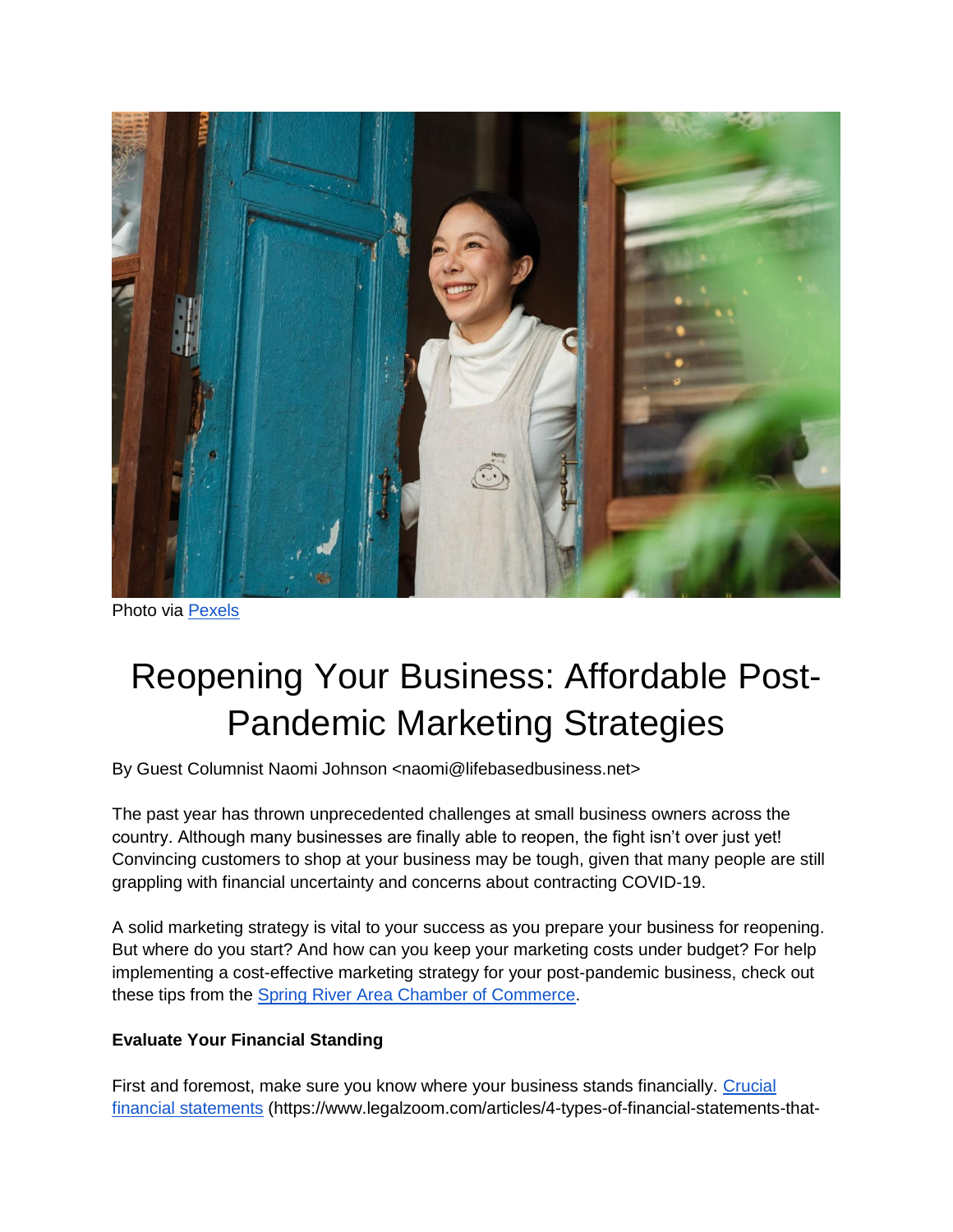every-business-needs), such as your income statement, balance sheet, cash flow statement, and statement of owner's equity will help you make smart spending decisions.

An income statement will show your business' ability to generate profits and is especially important if you're thinking about taking on additional marketing expenses. This statement reveals important data, including your revenue, profits, and losses over a certain period, so you can take the appropriate actions to reduce expenses or boost your revenue through strategic marketing. With the help of a [profit and loss template](https://quickbooks.intuit.com/accounting/reporting/income-statement/)

(https://quickbooks.intuit.com/accounting/reporting/income-statement/), you can quickly and easily understand how your business is performing at any given time and, in turn, make informed financial decisions.

### **Focus on Digital Marketing**

Thanks to the pandemic, people are spending more time at home — and online — than ever before. Focusing your marketing tactics on digital strategies is essential. Create social media campaigns, upgrade your website, post blog articles, create webinars, produce informative videos, and encourage your customers to shop online. Even [local businesses](https://www.revlocal.com/resources/library/blog/why-local-businesses-are-going-all-in-with-digital-marketing-during-covid-19) [\(https://www.revlocal.com/resources/library/blog/why-local-businesses-are-going-all-in-with](https://www.revlocal.com/resources/library/blog/why-local-businesses-are-going-all-in-with-digital-marketing-during-covid-19)[digital-marketing-during-covid-19\)](https://www.revlocal.com/resources/library/blog/why-local-businesses-are-going-all-in-with-digital-marketing-during-covid-19) can take advantage of the digital marketing trend to get their products and services in front of customers who are wary of leaving the house.

# **Reach Out to Your Existing Customers**

As you begin formulating your marketing approach, consider focusing on your existing customers over new ones. People who already feel some sense of loyalty to your brand are more likely to purchase from your business when money is tight. For example, Smile.io explains that [repeat customers](https://blog.smile.io/repeat-customers-profitable/) [\(https://blog.smile.io/repeat-customers-profitable/\)](https://blog.smile.io/repeat-customers-profitable/) have a 60% to 70% conversion rate while the average conversion rate for new customers falls between 1% and 3%. This means you will be able to spend a lot less on marketing when targeting return customers. To capitalize on this, [create marketing campaigns](https://www.contactually.com/blog/7-steps-to-getting-more-business-from-existing-clients) (tactuallyhttps://www.contactually.com/blog/7 steps-to-getting-more-business-from-existing-clients) focused on increasing revenue from your existing customers.

# **Target Specific Customer Segments**

[Targeting customer segments](https://www.wordstream.com/blog/ws/2019/04/15/audience-targeting) [\(https://www.wordstream.com/blog/ws/2019/04/15/audience](https://www.wordstream.com/blog/ws/2019/04/15/audience-targeting)[targeting\)](https://www.wordstream.com/blog/ws/2019/04/15/audience-targeting) is the key to cost-effective marketing. Why waste marketing dollars showing your ads to people who will never be interested in your business? Personalized marketing involves using customer behavioral data to inform your marketing tactics. Break your market into segments and target them with strategies that closely align with their specific needs and desires. For example, you could target young parents with ads that show how your products can help them save time or keep their kids busy at home.